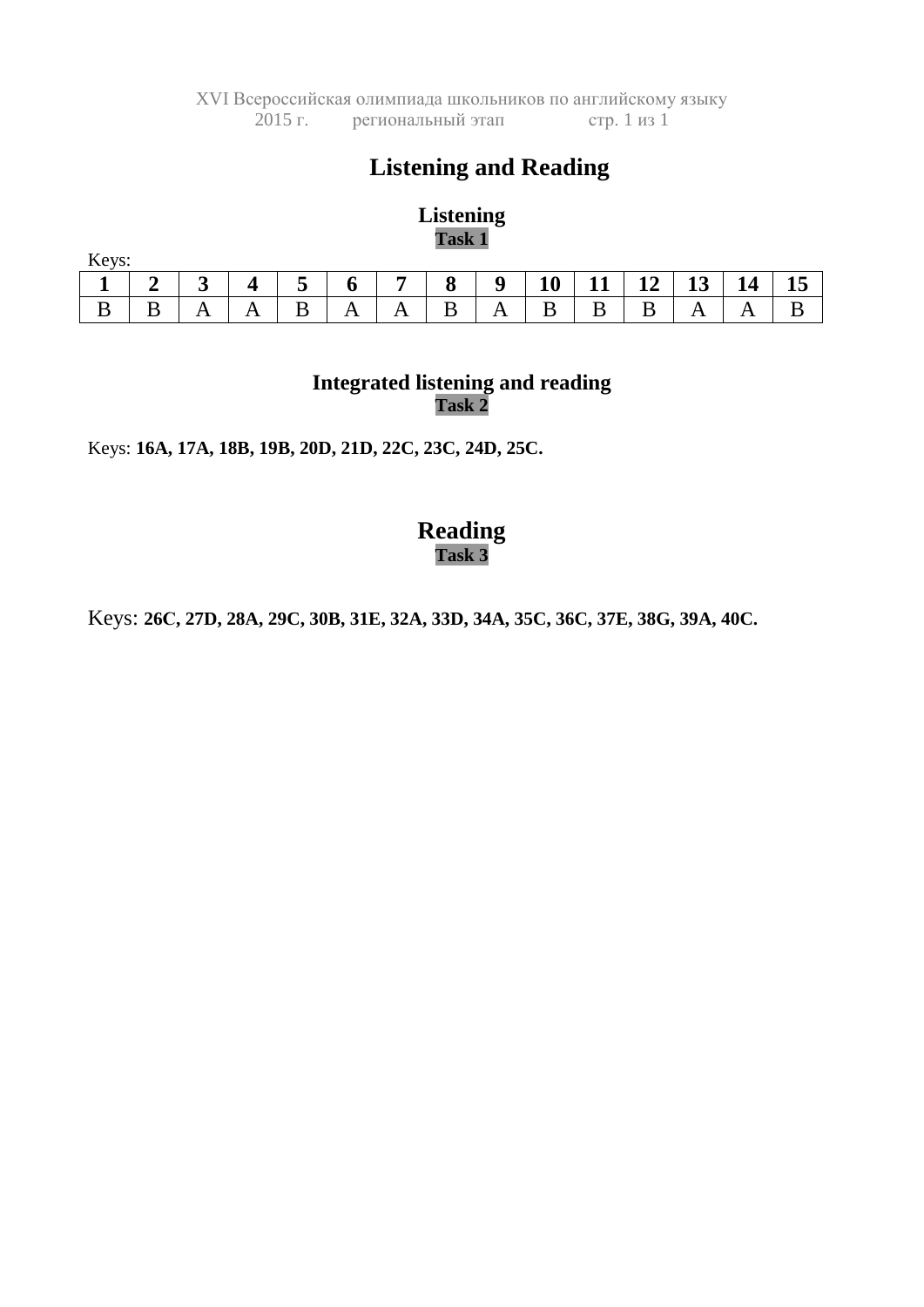## **Audioscript**

### **Task 1**

### **Listening comprehension.**

For items **1-15** listen to a passage from an audio guide and decide whether the statements (**1-15**) are TRUE (**A**), or FALSE (**B**) according to text you hear. You will hear the text **twice**.

Now you have 30 seconds to look through the statements.

(pause **30** seconds)

Now we begin.

**Rick:** Thanks for joining me on a guided walk through the best collection anywhere of books, maps, scriptures, and historical letters. These national archives of Britain include more than 12 million books, 180 miles of shelving and the deepest basement in London… But everything that matters for our visit is in one delightful room where the most important documents are on display. Start with these top stops then stray according to your interests. Allow yourself an hour to do justice to this audio tour. We'll stand before ancient Bibles, the works of Shakespeare, highlights of English Lit 101, the Magna Carta, and—ladies and gentlemen—the Beatles.

Now let's enter the British Library and get started. Lisa, take us in…

**Lisa:** Thanks, Rick.

**Rick:** The tour begins.

Lisa: In the courtyard, outside the entrance, you'll see a big statue. It depicts a naked Isaac Newton, bending forward with the compass to measure the universe. **Rick:** This naked Newton symbolizes the library's purpose: to gather all knowledge and promote our endless search for truth.

**Lisa:** Stepping inside, you'll find the information desk and other services. The reading rooms upstairs are not open to the general public. Our tour is at the room to the left of the lobby. It's labeled "The treasures of the British library" or the Sir John Ritblat gallery. Climb the small set of stairs to the gallery. This priceless collection is all in one large carefully designed room. Enter and let your eyes adjust. The room is dimly lit to preserve the artifacts. Display cases are grouped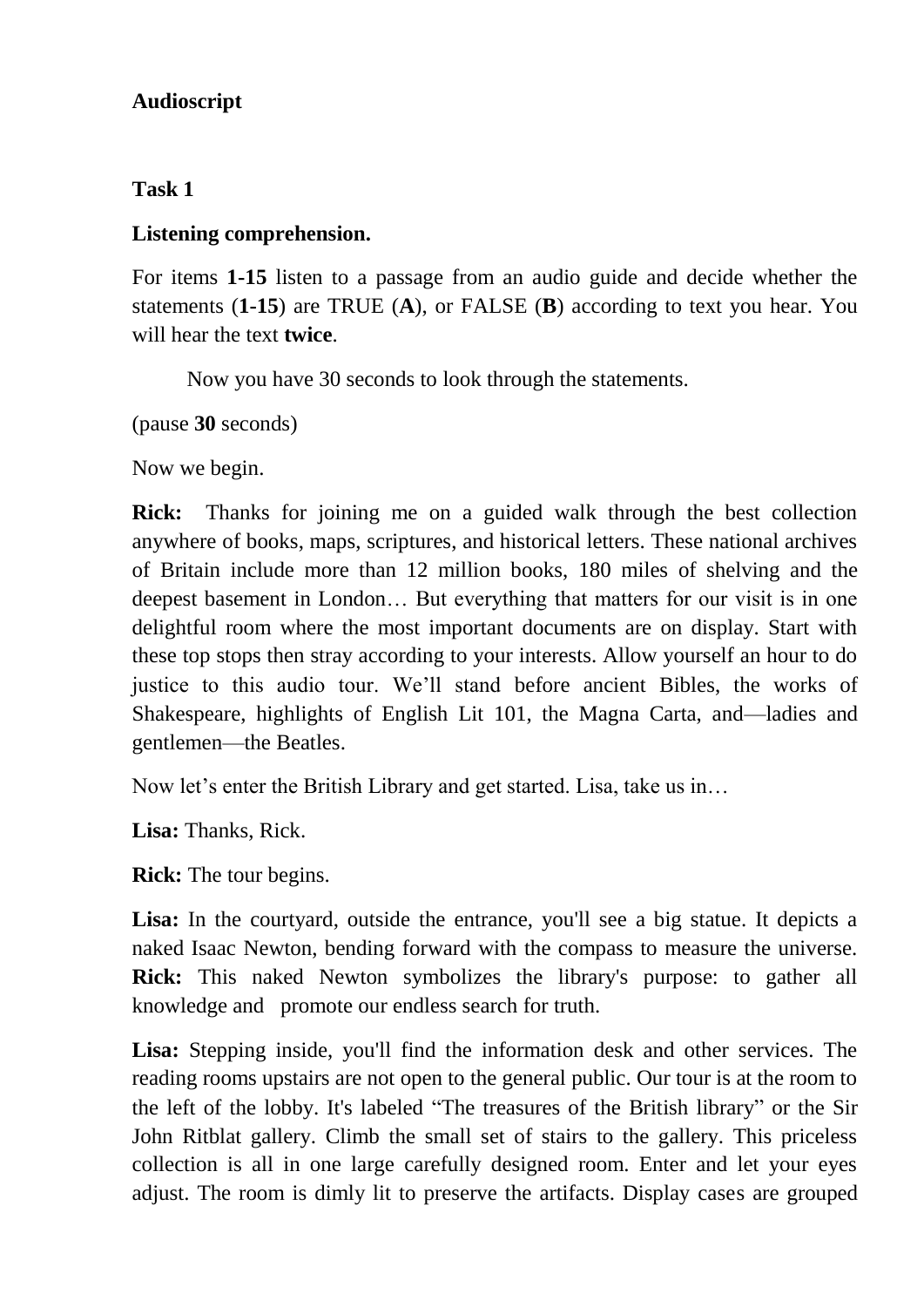according to themes: maps to your left, sacred texts straight ahead, music to your right and so on. Focus on the big picture. And don't be too worried about locating every specific exhibit in this tour. Now let's begin.

Start with the wall of maps on your left. Rick, I turn the navigation over to you. **Rick:** Affirmative, Lisa.

Maps. The historic maps show how humankind's perspective of the world has expanded over the centuries. These pieces of paper encoded with information gleaned from travelers could be passed along to future generations. Each generation built upon the knowledge of the last. For example, a crude centuries' old map of the Island of Britain put medieval man in an unusual position, looking down on his homeland from high above. Within a few centuries maps of Britain were of such high quality that could be used today to plan a vacation. Within a century or two after Columbus, the entire globe was fairly-well mapped including America. Well, except for the area beyond the well-mapped East coast. Out there was the vast expansive unknown land labeled *terra incognita*.

**Lisa:** When you finish exploring the maps, move it to the area dedicated to sacred texts.

You now have 45 seconds to mark your answers.

(pause 45 seconds)

Now listen to the text again.

#### **Text repeated.**

Now you have 45 seconds to complete the task.

#### **Task 2**

#### **Integrated listening and reading**

Read the text '**Crop Circles'**, then listen to part of the lecture on the same topic. You will notice that some ideas coincide and some differ in them. Answer questions **16-25** by choosing **A** if the idea is expressed in both materials, **B** if it can be found only in the reading text, **C** if it can be found only in the audio-recording, and **D** if neither of the materials expresses the idea.

Now you have 7 minutes to read the text.

(pause 7 minutes)

Now that you have read the explanation of crop circles in the reading, listen to part of the lecture on a similar topic. You will hear the recording twice.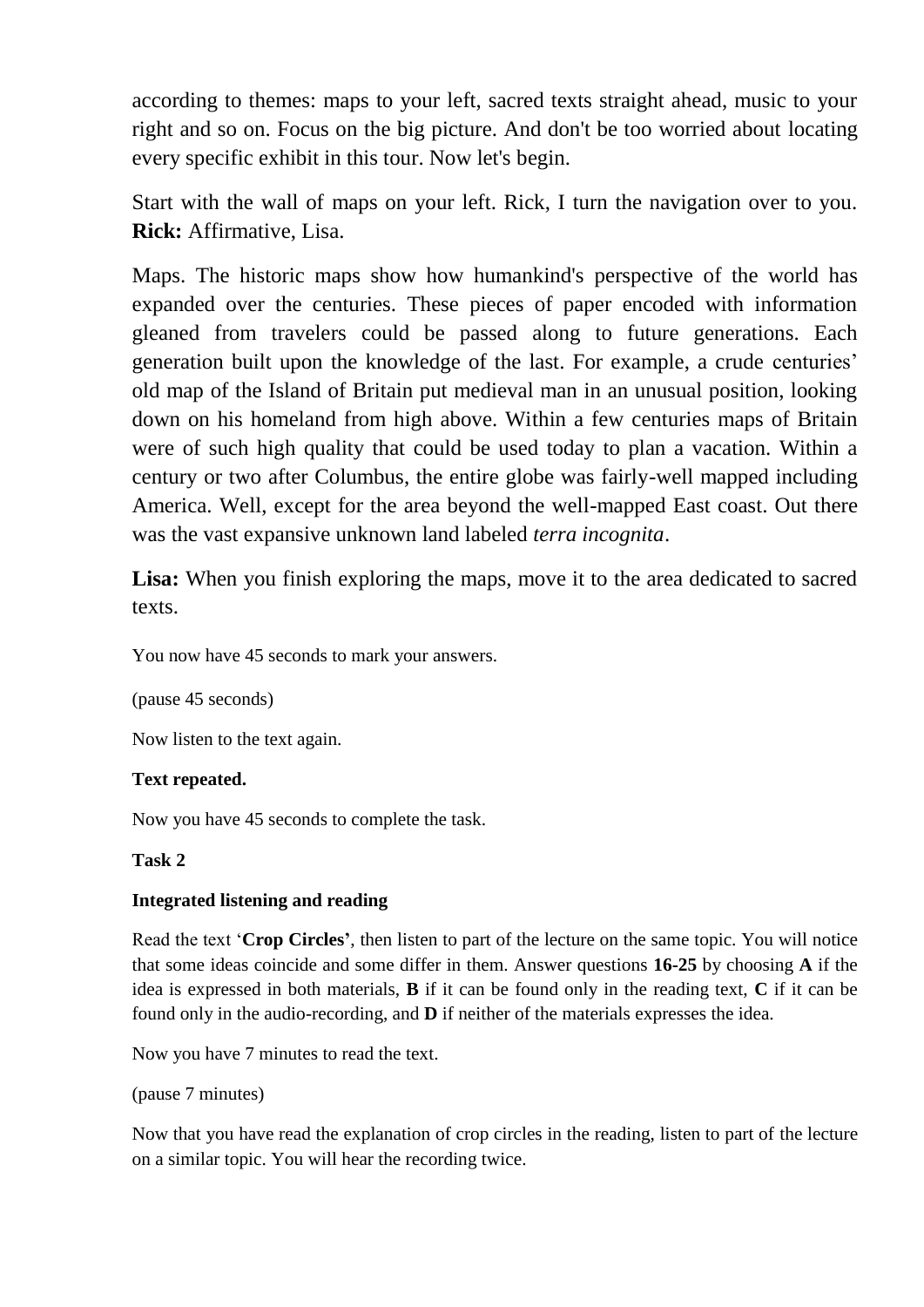Okay, let's look at the scientific data on crop circles. Serious scientists have catalogued photographs of crop circles that are strikingly similar to computer fractals, that is, geometric patterns that are smaller than traditional geometry, and even mirror processes in quantum physics. And Professor Gerald Hawkins has used principles of Euclidean geometry to prove four theorems that can be derived from the relationships of elements in crop circles, as well as an additional fifth theorem from which he derived the other four. In spite of a challenge to the scientific community, no one has been able to create that mysterious fifth theorem, although Euclid alluded to it. So it was a shock when its equilateral version appeared in a barley field in Britain.

Another interesting scientific theory also originates in ancient writing. The Egyptians referred to geometry as frozen music, and, in fact, modern investigations of sound vibration confirm that sound frequencies can create circles at low frequencies and more complex forms at higher frequencies. And direct observation of the crop circles also provides some interesting data along those lines. In most of the cases, the stems of the grain are not broken but bent. The biophysical evidence seems to indicate that the plant's nodes have become hugely extended, the seed embryos have been distorted, and the crystalline structure appears to have been reorganized. Nevertheless, the plants do not appear to be damaged, and will continue to mature and ripen. Further laboratory investigations suggest that the plants may have been subjected to a very high intensity heat in a short burst similar to the results of infrasound, which is measured at below twenty hertz. In experiments with infrasound, water in plant stems has come to a boil in less than one nanosecond. This would be consistent with the reports by witnesses that the process takes place within seconds and that there appears to be steam within the newly created crop circles. In addition, soil samples from inside the circles themselves display characteristic crystalline structures that would suggest their having been subjected to temperatures of almost 1500 degrees Celcium.

You'll hear the lecture again in 45 seconds.

(pause 45 seconds)

Now listen to the lecture again.

Text repeated

Now you have five minutes to finish the task and transfer your answers to the answer sheet.

(pause 5 minutes)

This is the end of the integrated task. Now you can start working on your reading task.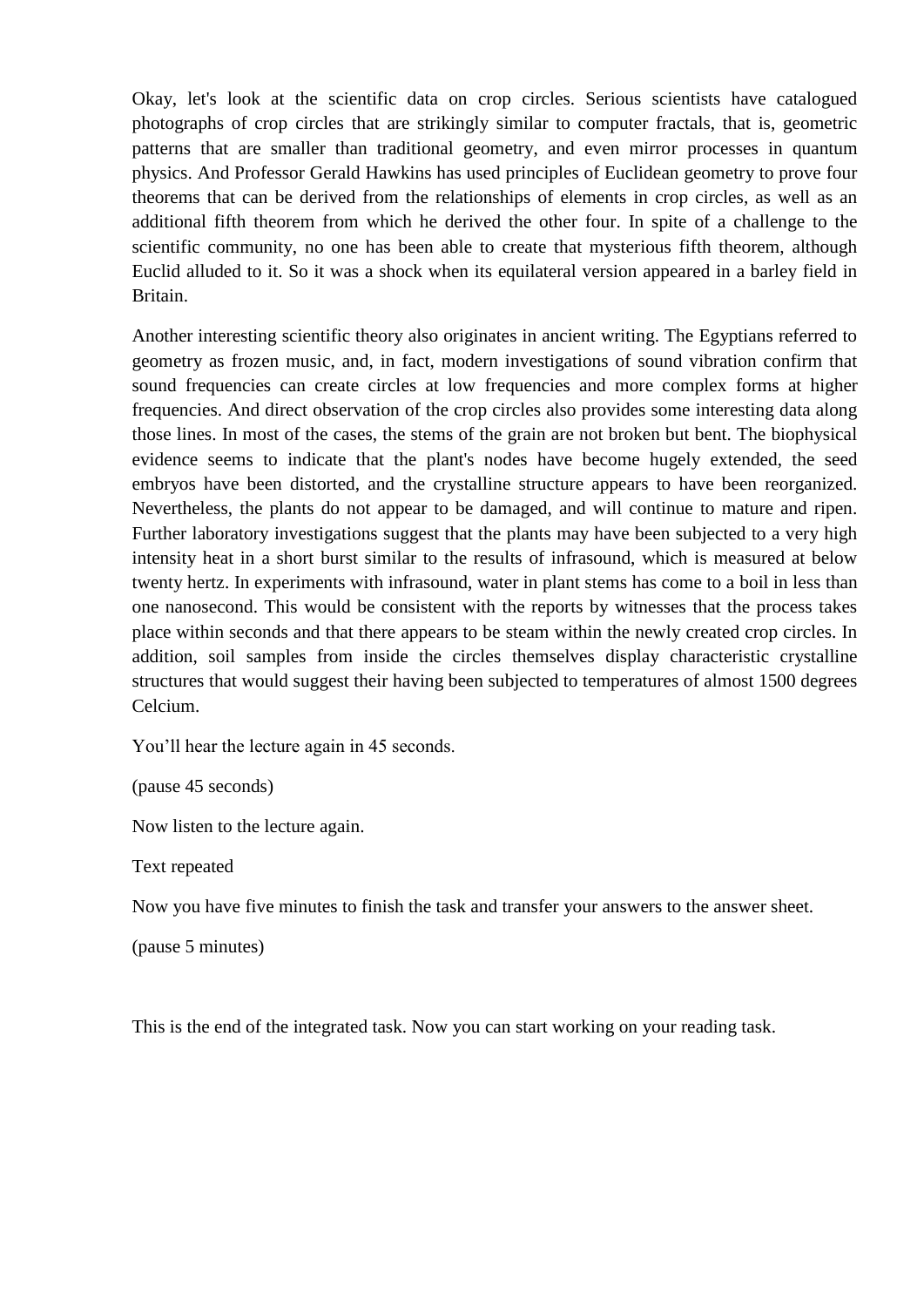# **Use of English**

#### **Task 1**

| $\mathbf{1}$            | longer    |
|-------------------------|-----------|
| $\overline{2}$          | them      |
| 3                       | preserve  |
| $\overline{\mathbf{4}}$ | appealing |
| 5                       | those     |
| 6                       | how       |
| 7                       | much      |
| 8                       | ways      |
| 9                       | shrink    |
| 10                      | worn      |
| 11                      | free      |
| 12                      | promote   |
| 13                      | again     |
| 14                      | away      |
| 15                      | to        |

|--|--|

| 16 | V            |
|----|--------------|
| 17 | at           |
| 18 | $\mathbf{v}$ |
| 19 | for          |
| 20 | $\mathbf{v}$ |
| 21 | badly        |
| 22 | were         |
| 23 | V            |
| 24 | V            |
| 25 | $\mathbf{v}$ |
| 26 | on           |
| 27 | $\mathbf{v}$ |
| 28 | to           |
| 29 | never        |
| 30 | V            |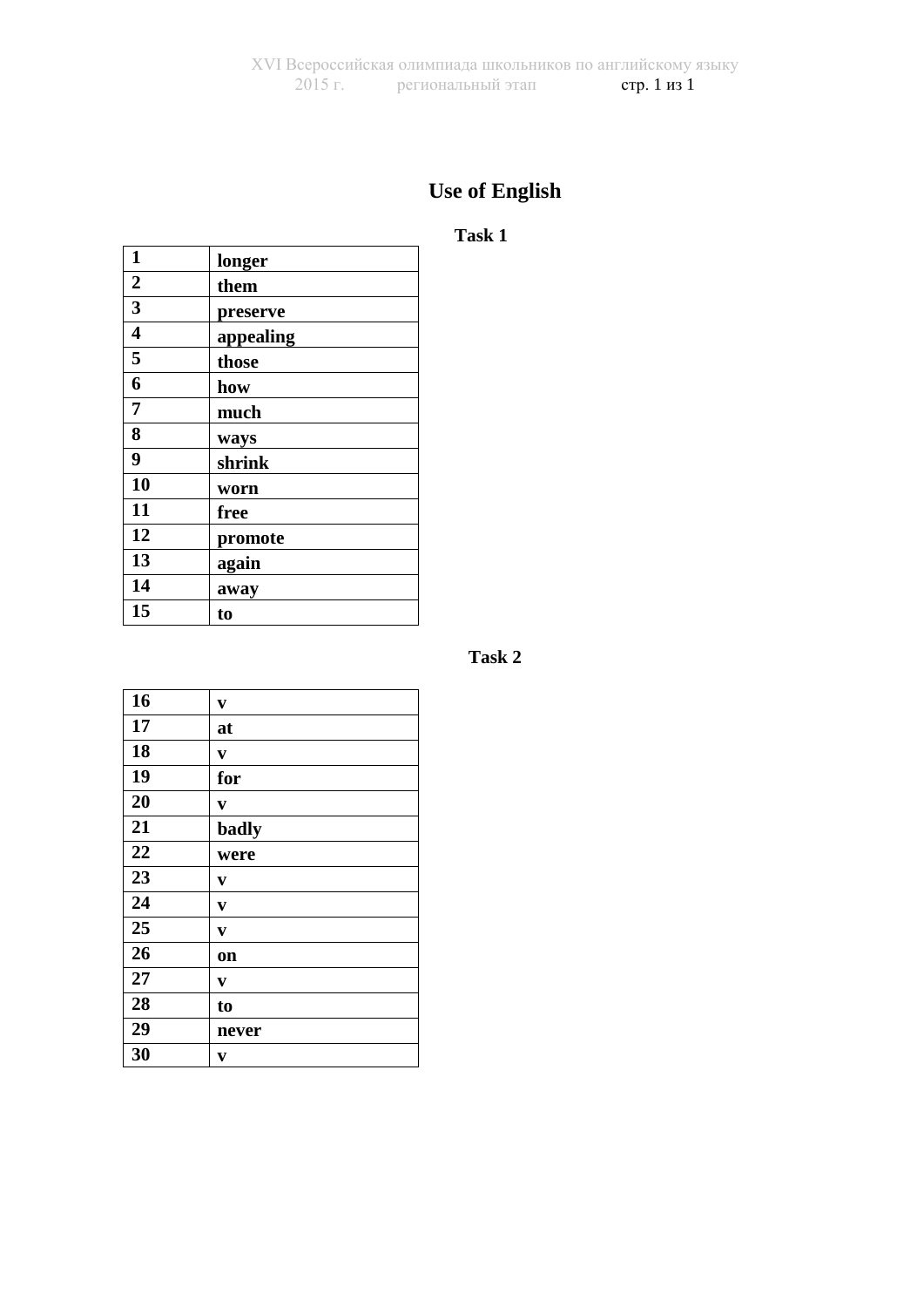### **Критерии оценивания раздела «Письмо» Writing (A report) Максимальное количество баллов: 20**

**Внимание! При оценке 0 по критерию "Решение коммуникативной задачи" выставляется общая оценка 0.**

| БАЛЛЫ<br>за содержание      | <b>РЕШЕНИЕ</b><br><b>КОММУНИКАТИВНОЙ</b>                                                                                                                                                                                                                                                                                                                                                                                                                                                                                                                                                                                                                                                       | ЯЗЫКОВОЕ ОФОРМЛЕНИЕ (максимум 10 баллов) |                                                                                                                                                                                                                                                            |                                                                                                                                                    |                                                     |  |  |  |
|-----------------------------|------------------------------------------------------------------------------------------------------------------------------------------------------------------------------------------------------------------------------------------------------------------------------------------------------------------------------------------------------------------------------------------------------------------------------------------------------------------------------------------------------------------------------------------------------------------------------------------------------------------------------------------------------------------------------------------------|------------------------------------------|------------------------------------------------------------------------------------------------------------------------------------------------------------------------------------------------------------------------------------------------------------|----------------------------------------------------------------------------------------------------------------------------------------------------|-----------------------------------------------------|--|--|--|
| письменного<br>высказывания | ЗАДАЧИ<br>Итого: максимум 10 баллов                                                                                                                                                                                                                                                                                                                                                                                                                                                                                                                                                                                                                                                            | Композиция<br>(максимум 2<br>балла)      | Лексика<br>(максимум 3 балла)                                                                                                                                                                                                                              | Грамматика<br>(максимум 3 балла)                                                                                                                   | Орфография и<br>пунктуация<br>(максимум 2<br>балла) |  |  |  |
| 10 баллов                   | Коммуникативная задача<br>полностью выполнена -<br>1) Написан отчет на заданную тему.<br>2) Есть заголовок и подзаголовки,<br>соответствующие содержанию текста.<br>3) Отчет написан в соответствующем заданию<br>стиле.<br>4) В тексте дана критическая оценка<br>проведенного эксперимента в школе/ дан<br>анализ предложенной в задании ситуации,<br>при этом использована вся содержащаяся в<br>задании информация.<br>5) В отчете представлены необходимые<br>рекомендации.<br>6) Текст написан своими словами, нет<br>элементов цитирования<br>Объем работы либо соответствует<br>заданному, либо отклоняется от<br>заданного не более чем на 10% в<br>сторону увеличения (до 275 слов). |                                          | 3 балла<br>Участник демонстрирует<br>богатый лексический<br>запас, необходимый для<br>раскрытия темы, точный<br>выбор слов и адекватное<br>владение лексической<br>сочетаемостью.<br>Работа не имеет ошибок с<br>точки зрения лексической<br>сочетаемости. | 3 балла<br>Участник демонстрирует<br>грамотное и уместное<br>употребление<br>грамматических структур.<br>Работа не имеет<br>грамматических ошибок. |                                                     |  |  |  |

 $^{\rm 1}$  Под цитированием в данном случае понимается повторение в неизмененном виде 4х и более слов подряд из таблицы, данной в задании.

 $^2$  Если объем работы отклоняется от заданного более чем на 10% в сторону увеличения (более 275 слов), проверке подлежат только первые 275 слов.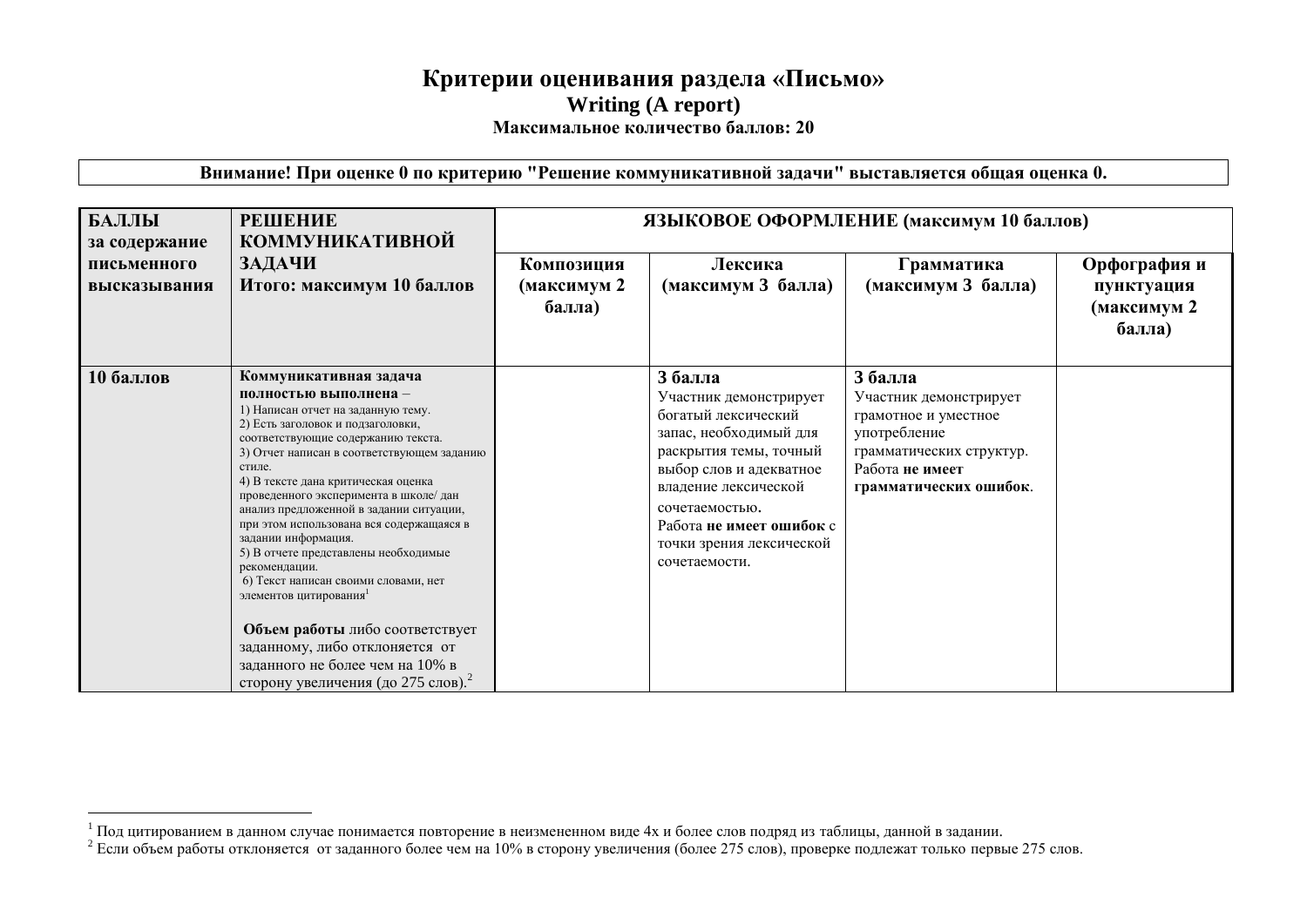| 9 - 1 балла | Коммуникативная задача в основном                                                             | 2 балла             | 2 балла                 | 2 балла                   | 2 балла               |
|-------------|-----------------------------------------------------------------------------------------------|---------------------|-------------------------|---------------------------|-----------------------|
|             | выполнена. Статья на заданную тему                                                            | Работа не имеет     | Участник демонстрирует  | Участник демонстрирует    | Участник              |
|             | написана. Баллы за содержание                                                                 | ошибок с точки      | богатый лексический     | грамотное и уместное      | демонстрирует         |
|             | снижаются, если:                                                                              | зрения композиции.  | запас, необходимый для  | употребление              | уверенное владение    |
|             |                                                                                               | Текст правильно     | раскрытия темы, точный  | грамматических структур.  | навыками орфографии   |
|             | 1) Не выполнены пункты, указанные в                                                           | разделен на абзацы. | выбор слов и адекватное | В работе имеются 1-2      | и пунктуации.         |
|             | условии задания (см. выше пункты 2-6).                                                        | Присутствуют        | владение лексической    | незначительные            | Работа не имеет       |
|             | За каждый невыполненный пункт 2 -<br>6 снимается 1-2 балла.                                   | средства логической | сочетаемостью.          | (негрубые)                | ошибок с точки        |
|             |                                                                                               | связи.              | В работе имеются 1-2    | грамматические ошибки,    | зрения орфографии. В  |
|             | 2) Объем работы меньше заданного<br>более, чем на 10 %.<br>200 - 181 слова - снимается 1 балл |                     | незначительные          | не затрудняющие понимание | работе имеются 1-2    |
|             |                                                                                               |                     | (негрубые) лексические  | текста.                   | пунктуационные        |
|             |                                                                                               | 1 балл              | ошибки, не затрудняющие |                           | ошибки, не            |
|             |                                                                                               | В целом текст имеет | понимание текста.       |                           | затрудняющие          |
|             |                                                                                               | четкую структуру.   |                         |                           | понимание             |
|             | 180 - 161 слова - снимается 2 балла                                                           | Текст разделен на   |                         |                           | высказывания.         |
|             |                                                                                               | абзацы. В тексте    | $16a$ лл                | l балл                    |                       |
|             | 160 - 141 слова - снимается 3 балла                                                           | присутствуют        | В тексте присутствуют   | В тексте присутствуют     |                       |
|             |                                                                                               | связующие           | ошибки в выборе слов и  | несколько $(3 - 7)$       | балл                  |
|             | 140 - 121 слова - снимается 4 балла                                                           | элементы.           | лексической             | грамматических ошибок,    | В тексте присутствуют |
|             |                                                                                               | Допущены            | сочетаемости (3 -7),    | не затрудняющих общего    | орфографические (1-   |
|             | $120 - 110$ слов – снимается 5 баллов                                                         | незначительные      | которые не затрудняют   | понимания текста.         | 4) и/или              |